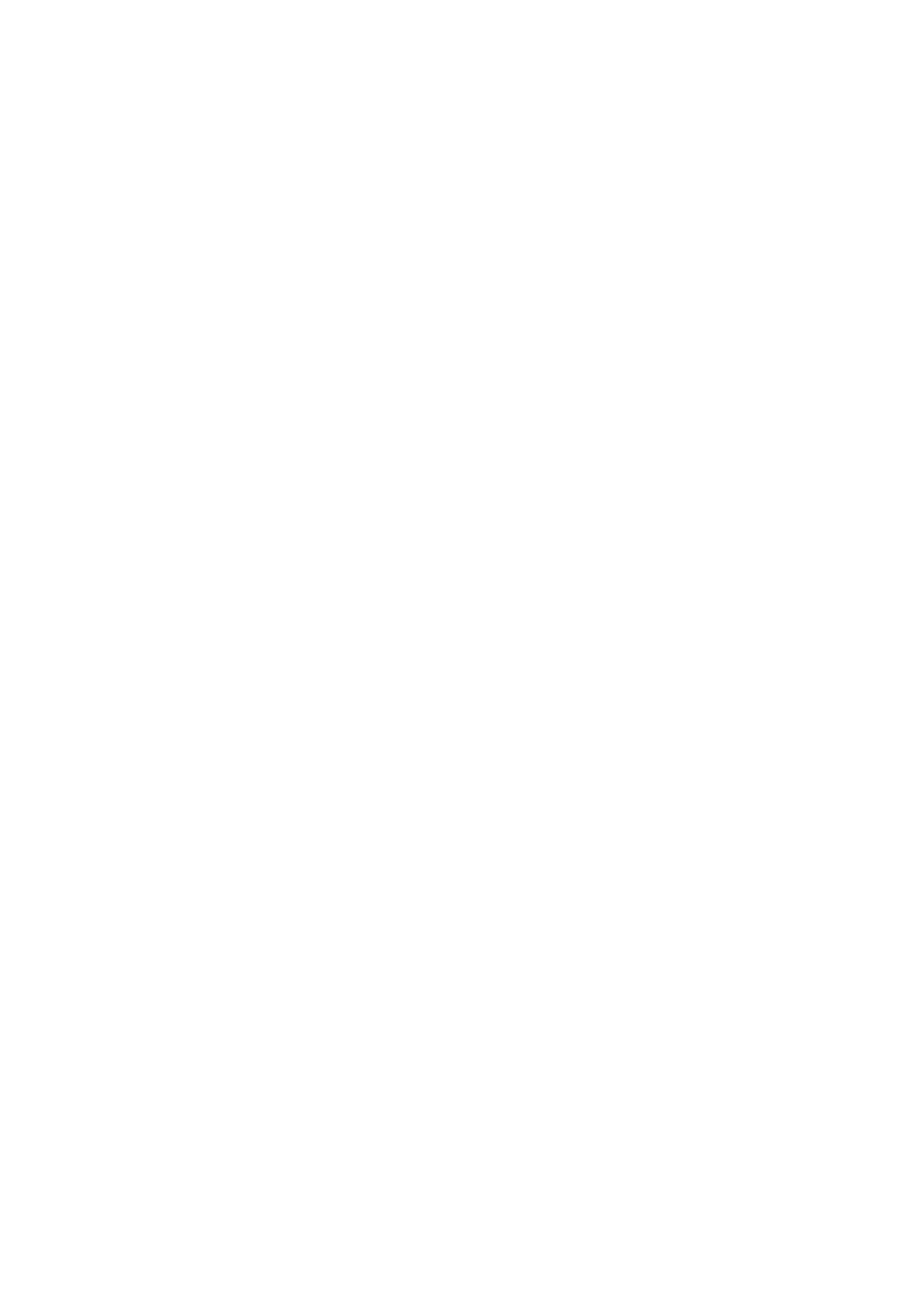# <span id="page-2-0"></span>**1. Legal framework**

- 1.1. This policy will have consideration for, and be compliant with, the following legislation and statutory guidance:
	- Education Act 1996
	- The Charges for Music Tuition (England) Regulations 2007
	- The Education (Prescribed Public Examinations) (England) Regulations 2010
	- DfE (2014) 'Charging for School Activities'
	- DfE (2017) 'Governance Handbook'

# <span id="page-2-1"></span>**2. Charging for education**

- 2.1. We will not charge parents for:
	- Admission applications.
	- Education provided during school hours.
	- Education provided outside school hours if it is part of the national curriculum, part of a syllabus for a prescribed public examination that the student is being prepared for by the school, or part of religious education.
	- Instrumental or vocal tuition, unless provided at the request of the student's parents.
	- Entry for a prescribed public examination, if the student has been prepared for it at the school.
	- Examination re-sits, if the student is being prepared for the re-sits at the school.
- 2.2. We may charge parents for the following:
	- Materials, books, instruments or equipment, where they desire their child to own them
	- [Optional extras](#page-2-2)
	- [Music and vocal tuition \(in certain circumstances\)](#page-4-1)
	- Use of community facilities

# <span id="page-2-2"></span>**3. Optional extras**

- 3.1. We may charge parents for the following optional extras:
	- Education provided outside of school time that is not:
		- Part of the national curriculum.
		- Part of a syllabus for a prescribed public examination that the student is being prepared for at the school.
		- Religious education.
	- Examination entry fees where the student has not been prepared for the examinations at the school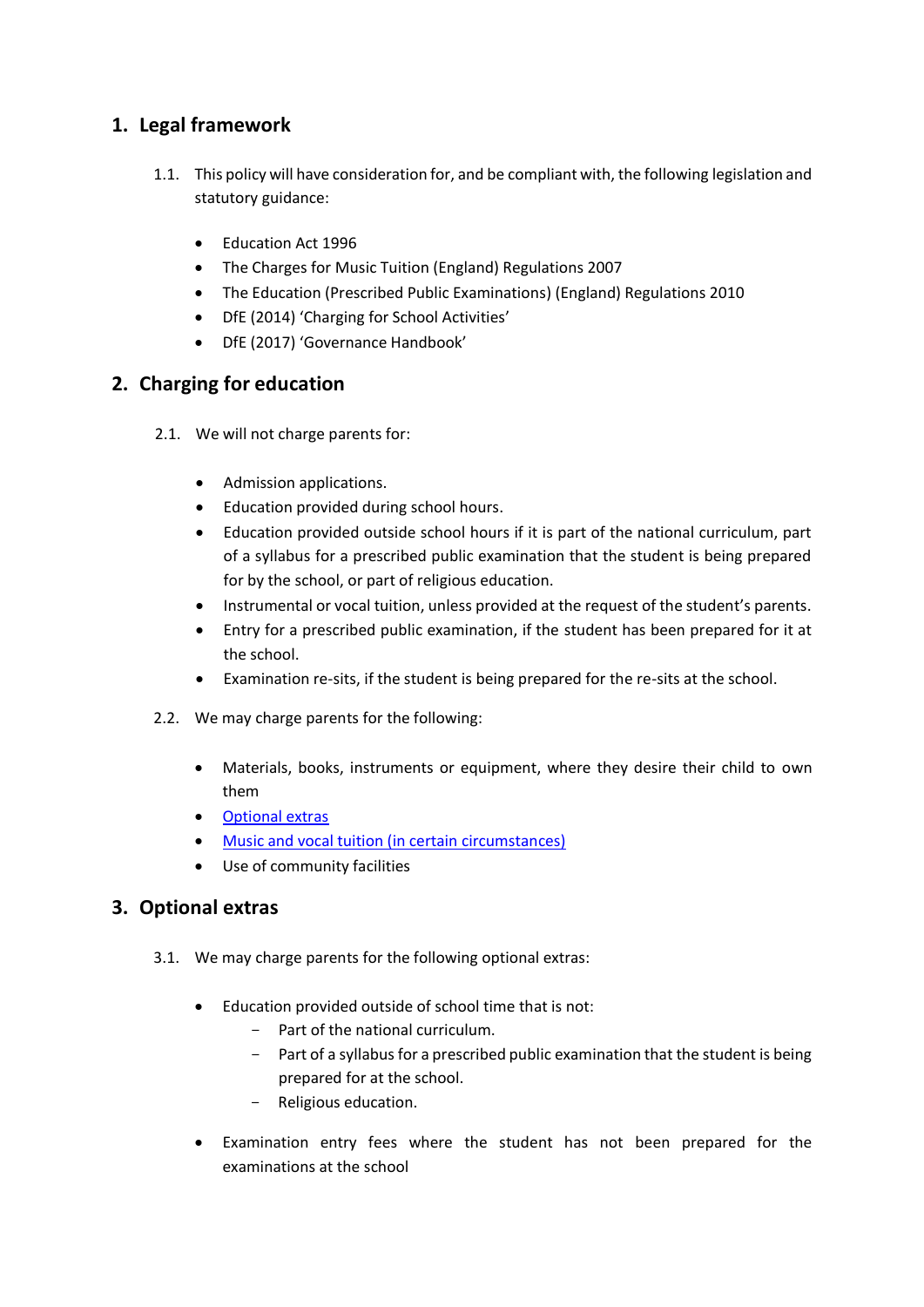- Transport, other than that arranged by the LA for the student to be provided with education
- Board and lodging for a student on a residential visit
- Extended day services offered to students
- 3.2. When calculating the cost of optional extras, the school will only take into account the following:
	- Materials, books, instruments or equipment provided in relation to the optional extra
	- The cost of buildings and accommodation
	- The employment of non-teaching staff
	- The cost of teaching staff (including teaching assistants) under contracts for services purely to provide an optional extra
	- The cost, or an appropriate proportion of the costs, for teaching staff employed to provide vocal tuition or tuition in playing a musical instrument
- 3.3. The school will not charge in excess of the actual cost of providing the optional extra divided by the number of participating students. We will not charge a subsidy for any students wishing to participate but whose parents are unwilling or unable to pay the full charge. If a proportion of the activity takes place during school hours, we will not charge for the cost of alternative provision for those not participating.
- 3.4. Participation in any optional activity will be on the basis of parental choice and a willingness to meet the charges. Therefore, parental agreement is a pre-requisite for the provision of an optional extra.

#### <span id="page-3-0"></span>**4. Examination fees**

- 4.1. We may charge for examination fees if:
	- The examination is on the prescribed list (which includes SATs, GCSEs and A levels), but the student was not prepared for it at the school.
	- The examination is not on the prescribed list, but the school arranged for the student to take it.
	- A student fails, without good reason, to complete the requirements of any public examination where the governing body or LA originally paid or agreed to pay the fee.

#### <span id="page-3-1"></span>**5. Examination re-sits**

- 5.1. Where a student is entered for a second or subsequent attempt at an examination at our request, we will pay the fee. Once students have left the school, re-sits must be taken at the school.
- 5.2. If a student or their parents consider it to be in the best interests of the student to request that an examination is re-marked, any fees involved must be covered by the student or their parents. If the awarding body changes the overall grade of the result, the school will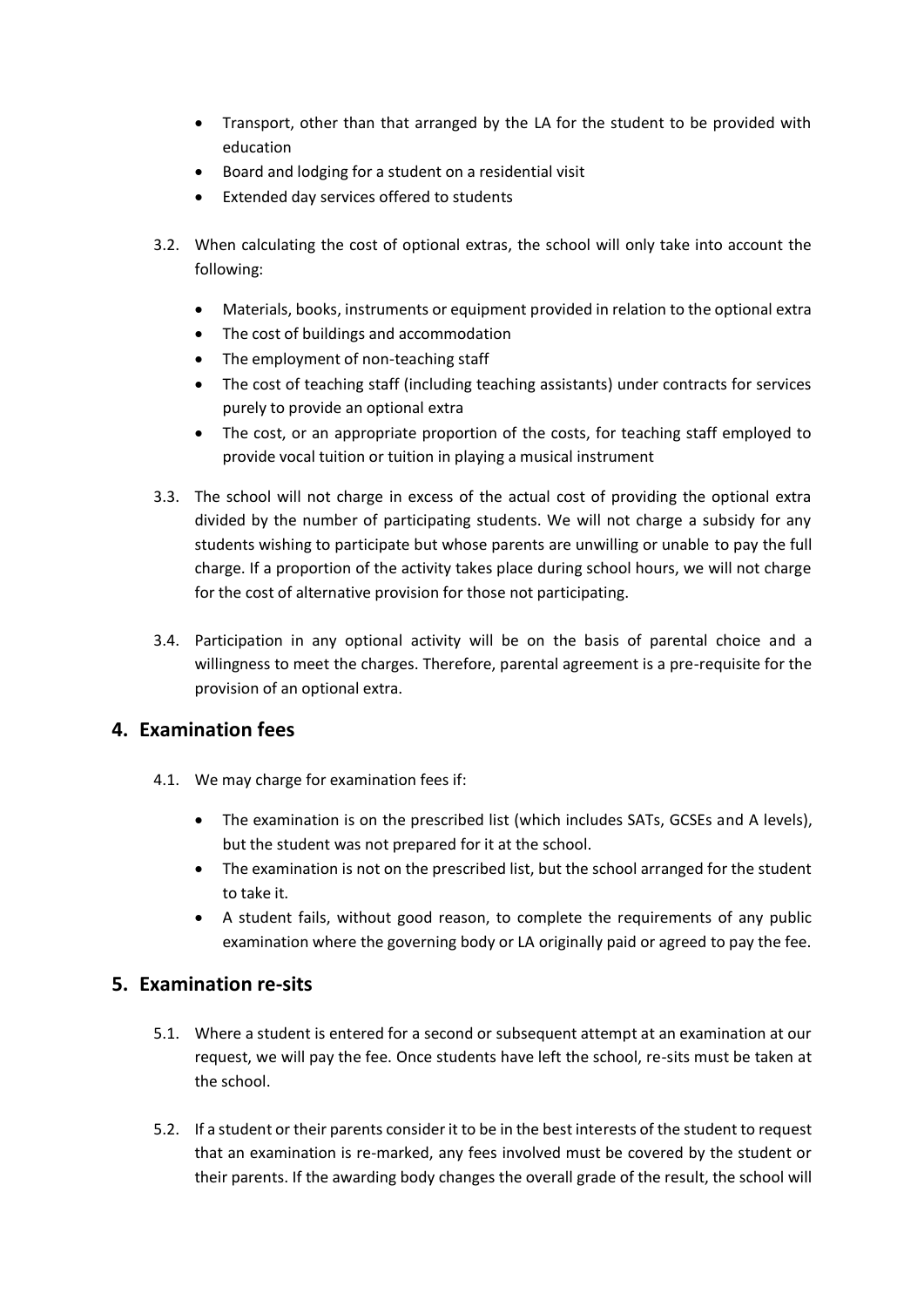not be charged by the awarding body and the parent/student will have their fees refunded.

# <span id="page-4-0"></span>**6. Voluntary contributions**

- 6.1. We may, from time-to-time, ask for voluntary contributions towards the benefit of the school or school activities. If an activity cannot be funded without voluntary contributions, we will make this clear to parents at the outset. We will also make it clear that there is no obligation for parents to make a contribution, and notify parents whether assistance is available.
- 6.2. No child will be excluded from an activity simply because their parents are unwilling or unable to pay. If a parent is unwilling or unable to pay, their child will still be given an equal opportunity to take part in the activity. If insufficient voluntary contributions are raised to fund an activity, and the school cannot fund it via another source, the activity will be cancelled.
- 6.3. We will strive to ensure that parents do not feel pressurised into making voluntary contributions.

### <span id="page-4-1"></span>**7. Music tuition**

- 7.1. Music tuition is the only exception to the rule that all education provided during school hours must be free. The Charges for Music Tuition (England) Regulations 2007 allow for charges to be made for vocal or instrumental tuition provided either individually or to groups of any size – provided that the tuition is at the request of the student's parents.
- 7.2. The charges will not exceed the cost of the provision, including the cost of the staff providing the tuition.
- 7.3. In line with DfE advice, no charge will be made in respect of a student who is looked after by a local authority (within the meaning of section 22(l) of the Children Act 1989).

#### <span id="page-4-2"></span>**8. Transport**

- 8.1. We will not charge for:
	- Transporting registered students to or from the school premises, where the LA has a statutory obligation to provide the transport.
	- Transporting registered students to other premises where the governing body or LA has arranged for students to be educated.
	- Transporting students to meet an examination requirement when they have been prepared for the examination at the school.
	- Transport provided for an educational visit.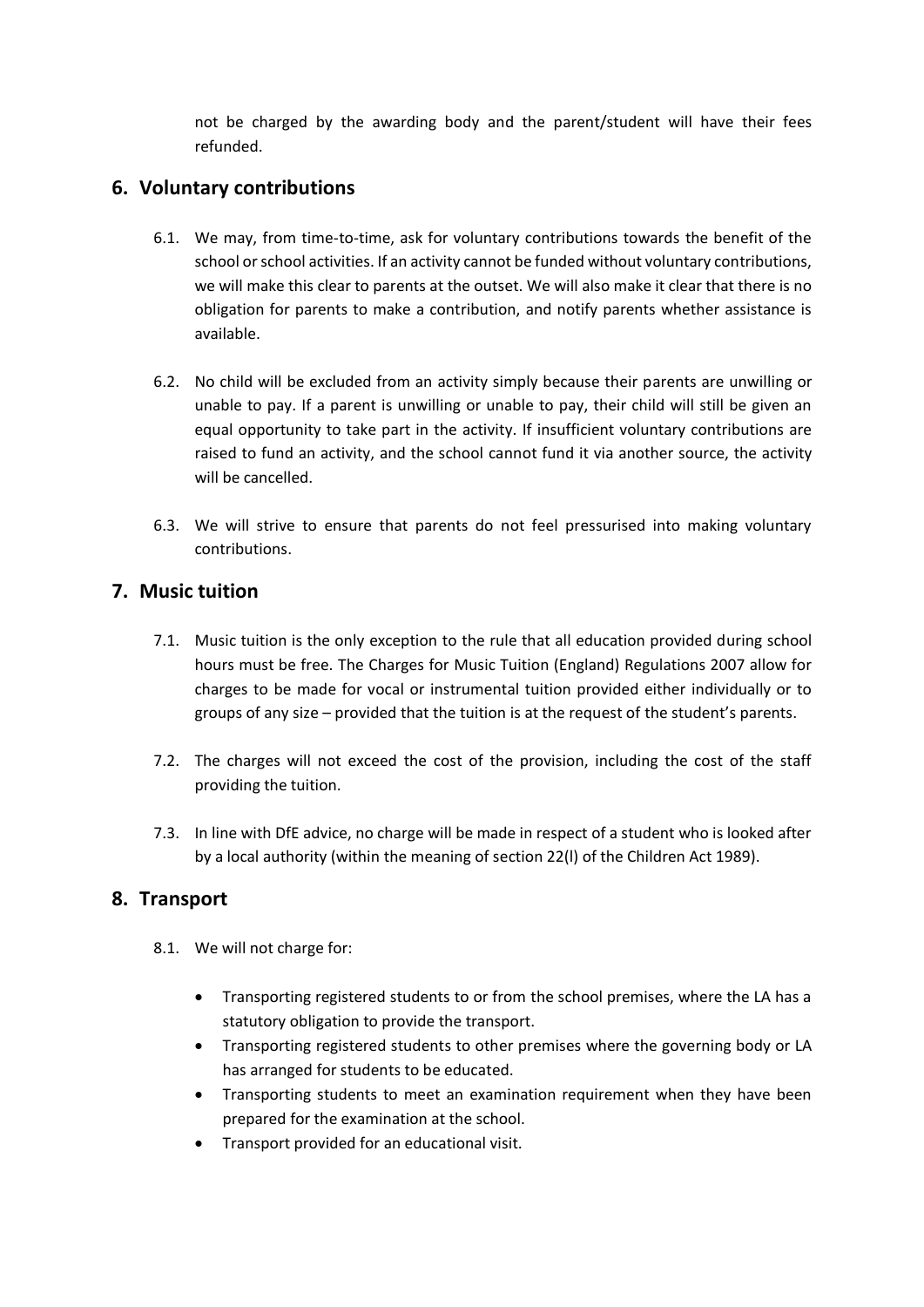### <span id="page-5-0"></span>**9. Residential visits**

- 9.1. We will not charge for:
	- Education provided on any visit that takes place during school hours.
	- Education provided on any visit that takes place outside school hours if it is part of the national curriculum, part of a syllabus for a prescribed public examination that the student is being prepared for at the school, or part of religious education.
	- Supply teachers to cover for teachers accompanying students on visits.
- 9.2. We may charge for board and lodging but the charge will not exceed the actual cost.
- 9.3. Parents will be exempt from board and lodging costs if they can provide evidence that they are in receipt of one or more of the following benefits:
	- Universal Credit
	- Income Support
	- Income Based Jobseekers Allowance
	- Support under part VI of the Immigration and Asylum Act 1999
	- Child Tax Credit, provided that Working Tax Credit is not also received and the family's income (as assessed by Her Majesty's Revenue and Customs) did not exceed £16,190 in the previous financial year
	- The guarantee element of State Pension Credit
	- An income related employment and support allowance

### <span id="page-5-1"></span>**10. Education partly during school hours**

- 10.1. If 50 percent or more of the time spent on an activity occurs during school hours (including time spent travelling if the travel occurs during school hours), it is deemed to take place during school hours and no charge will be made.
- 10.2. If less than 50 percent of the time spent on an activity occurs during school hours, it is deemed to have taken place outside school hours and we may charge for the activity; however, we will not charge if the activity is part of the national curriculum, part of a syllabus for a prescribed public examination that the student is being prepared for at the school, or part of religious education.
- 10.3. **Residential visits:** If the number of school sessions covered by the visit is equal to or greater than 50 percent of the number of half days (any period of 12 hours ending with noon or midnight on any day) spent on the visit, we will not charge for the activity.